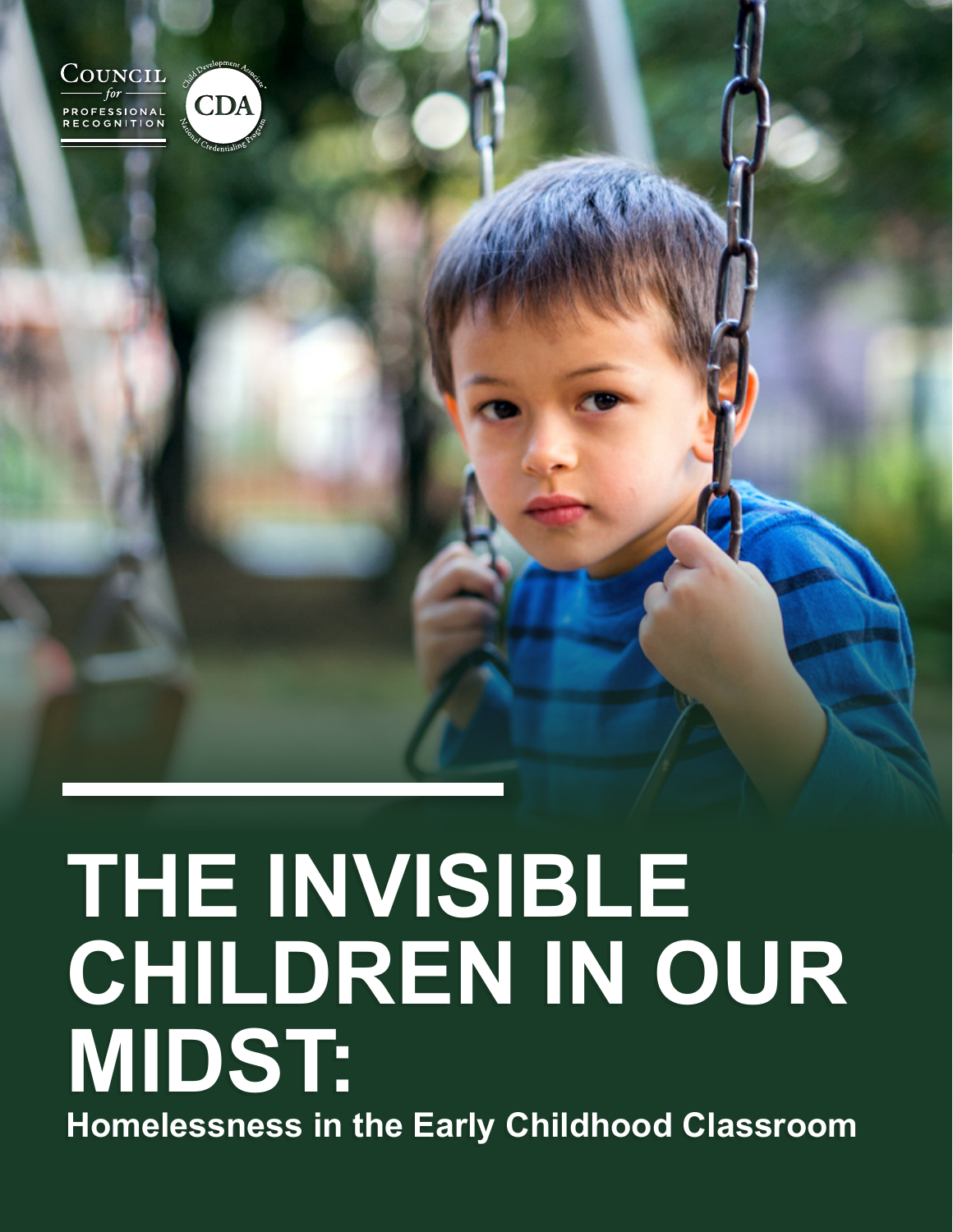**Four-year-old Ava and her mom, Ruth, have spent every night in a car since being evicted from their home two months ago. Ruth has never seen any pamphlets or signs that inform her of services for the homeless and doesn't know of any shelters in the area where she lives. The best option she's found is the truck stop where she parks her car at night. It's pretty safe, yet she always feels the need to be alert. So, Ruth is exhausted as she tries to give Ava a semblance of normal life. In the morning, before rushing off to work, Ruth drops Ava at the public preschool program she's been attending for a year. She makes sure that Ava is always clean, tidy and on time, so no one suspects a thing. And Ruth won't tell the preschool that Ava doesn't have a bed to sleep in or enough to eat. "If I do that," Ruth says, "they will think I am a bad mom."1**

**Ruth knows their situation might be hurting Ava's growth and ability to learn. Still,** 

**she doesn't know what to do since she's afraid for people to find out about her housing status. Homeless parents like Ruth often worry that teachers will judge them, report them to social services or have their children taken away—all legitimate concerns. Early childhood teachers, like many folks, can have negative attitudes toward homeless families and fail to see that they care about their kids. Educators might not understand why the children are fatigued, appear underfed or act out in challenging ways. And parents refuse to say why. So, homeless children remain under the radar, invisible to the teachers whose job is to provide them with education and care.2**

#### **THE HARD FACTS ABOUT HOMELESSNESS**

Yet, now more than ever, our educators<br>
need to gain insight into the issues that homeless children face. The number of homeless children in the U.S. is large and likely to rise. In 2018, there were at least 1.5 million homeless children in public schools,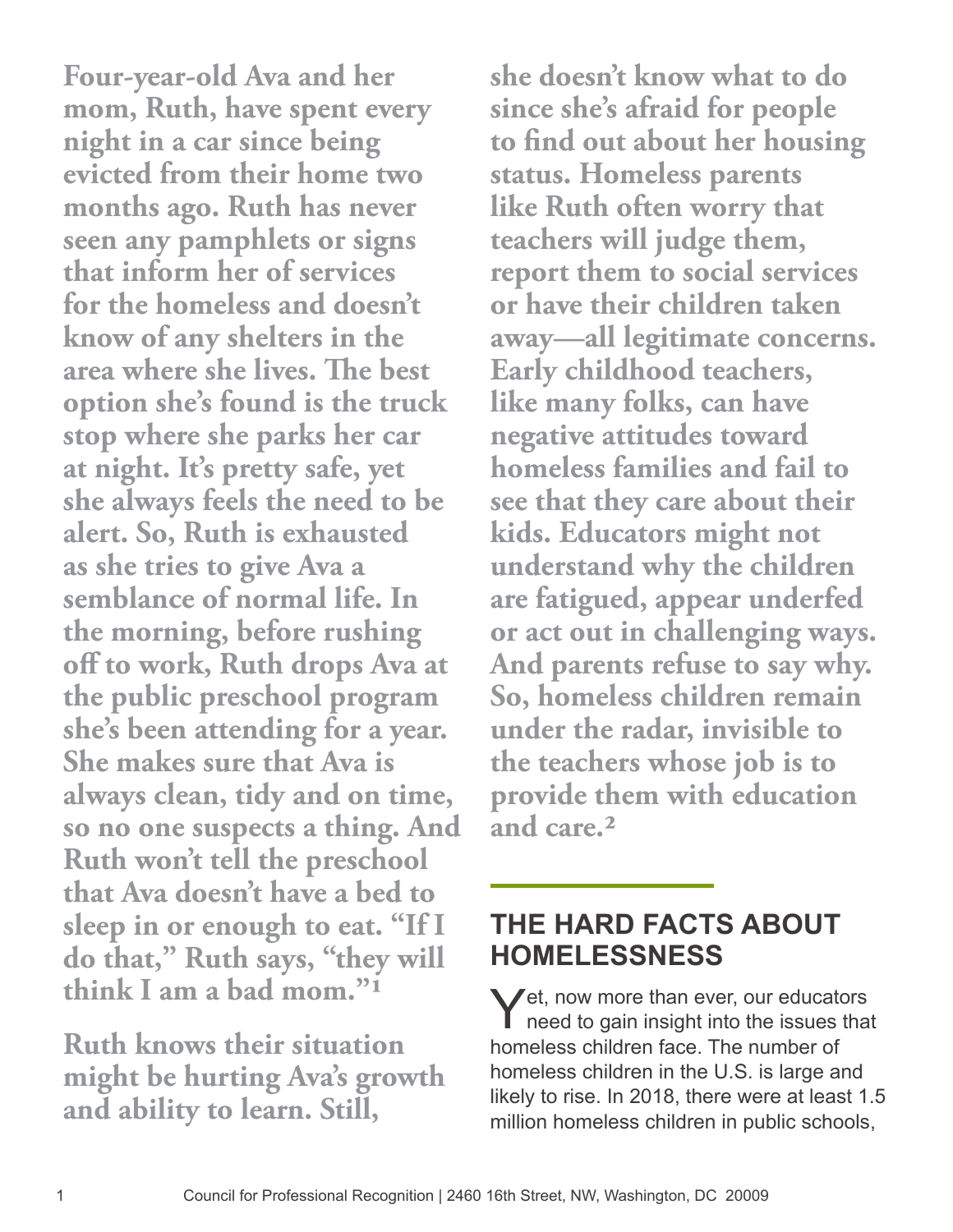the largest number in more than a dozen years.<sup>3</sup> And that was before COVID hit the economy hard. As of 2020, 10.9 million households in our nation spent 50 percent of their income on housing, which placed them in a risky position during a financial crisis like the pandemic.4 Any change in job status easily put them out on the street. And as of April 2020, 22 million Americans had filed for unemployment. This large number of jobless folks suggests that the wide-scale homeless problem is only likely to worsen in coming years and increase the inequities that already exist.<sup>5</sup>

The average homeless family is headed by a single mother, age 27 or younger, with two children under six. Families who are homeless are more likely to be people of color than to be white. And Black children make up 53 percent of homeless children despite making up only 14 percent of all children. This overrepresentation of Black children without housing may arise

**It's hard for homeless parents to focus on their young while they're struggling to survive.** 

because Black families are more likely to be poor and less likely to own a home than families of other races. In addition, Black families are at greater risk of eviction and paternal incarceration, factors that increase families' risk of poverty, put parents in precarious positions and can lead to trauma in their children's lives.<sup>6</sup>

Homeless children often live in chaotic and unsafe environments as they move from place to place. More than one quarter of homeless children have witnessed acts of violence within their own family, a

markedly higher rate than within the general population of children. More than a half of them worry about fires and guns. The adults in their life may seem to act in erratic ways. And the children often lack the secure tie with a parent that is crucial to a child's wellbeing and mental health.<sup>7</sup>

### **BEARING A HEAVY LOAD ALONE**

It's hard for homeless parents to focus<br>on their young while they're struggling to It's hard for homeless parents to focus survive. Homeless moms often lack social supports and must tackle complex webs of red tape to find job training, employment, health care and education. The tremendous

> amount of energy and time they devote to meeting basic needs can limit the inner resources they have to invest in their kids at a formative time in life. The roadblocks that homeless parents face can also hurt their mental health, leading

homeless moms to suffer from higher rates of substance abuse and major depression. These risk factors increase the chance that the mothers will neglect and abuse their children. The moms might also be less sensitive and responsive to their children's cues, weakening the parent-child bond.8

Either way, the moms often know that they're failing their kids, and it's a burden of guilt they carry alone. In a survey of Head Start parents, some of the moms talked about the trauma their children had been through and their fears of asking for outside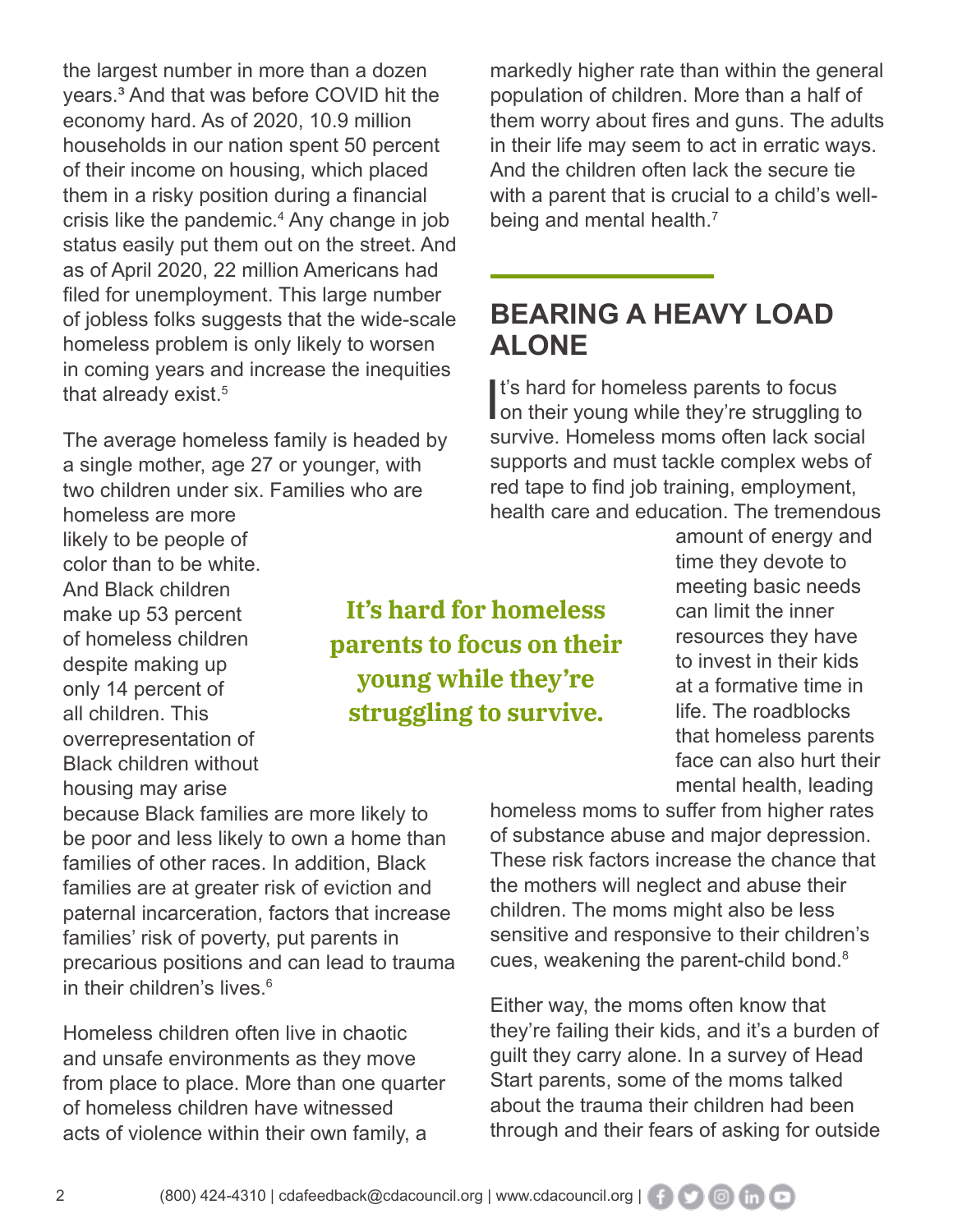help. "My child saw me beaten and I know it bothers him, but I can't tell his teacher because I don't want to lose him," one of the moms explained. Another said, "My son sees scary things in the shelter and on the streets, and I don't really know what to say to him. But I don't think I can tell the school because they might take him away." And the moms cling to their children despite feeling overwhelmed. "My mental health issues sometimes freak me out," yet another mom revealed. "I know this isn't good for my daughter. But I don't know what to do about it. And I don't know who to tell."9

#### **BONDS THAT BUILD RESILIENCE**

One of the best people for the mom to<br>talk to would be her child's preschool teacher "We are usually the first connection that homeless families have to schools," a California preschool director explained. "If we wait until kindergarten, it is too late to get needed services to children. There's a lot we can do."<sup>10</sup> And as trained professionals in their field, early childhood teachers have learned about trauma and the lasting impact it makes on young minds. "We often witness behaviors or emotions that a child's parents have not yet seen or cannot label," said a New York City teacher who'd watched homeless preschoolers have meltdowns in her class. "This is when we have to identify what is happening so we can assist." And homeless young learners do need help, the teacher explained, as they contend with frequent moves, traveling long distances at ungodly hours, frequent hunger and not having all the cool things their little peers do. "It's a lot for a preschooler to undertake without the emotional support of caring

individuals such as teachers."11

The opportunity for homeless children to interact with adults besides mom and dad can cushion the impact of trauma, according to a recent study from North Carolina University in Raleigh. Drawing on interviews and surveys, the study found a strong link between the strength of the bonds that homeless children form with teachers and their degree of emotional health. "It is well established that children who are homeless are at higher risk for a wide variety of negative outcomes," said Mary Haskett, a psychology professor and one of the authors of the study. "Still, there's a lot of variability within this group. We wanted to learn more about what makes some children more resilient than others."12

So, she and her coauthor, Kate Norwalk, looked for answers by speaking to the parents and teachers of 314 young children who participated in a Head Start program. The researchers found that a high-quality child-teacher relationship was the factor that best predicted a child's social and emotional health. "The emotional bond or connection and the lack of conflict in that relationship," the study concluded, "is strongly associated with the child being resilient. Granted there is ample evidence that these relationships are important for all students, but this work suggests that they are especially important for housing-insecure students." <sup>13</sup>

## **A SHOCKING REVELATION**

Yet there are cultural norms in early childhood settings that can make it harder for homeless children to form these vital bonds. Preschools tend to value regular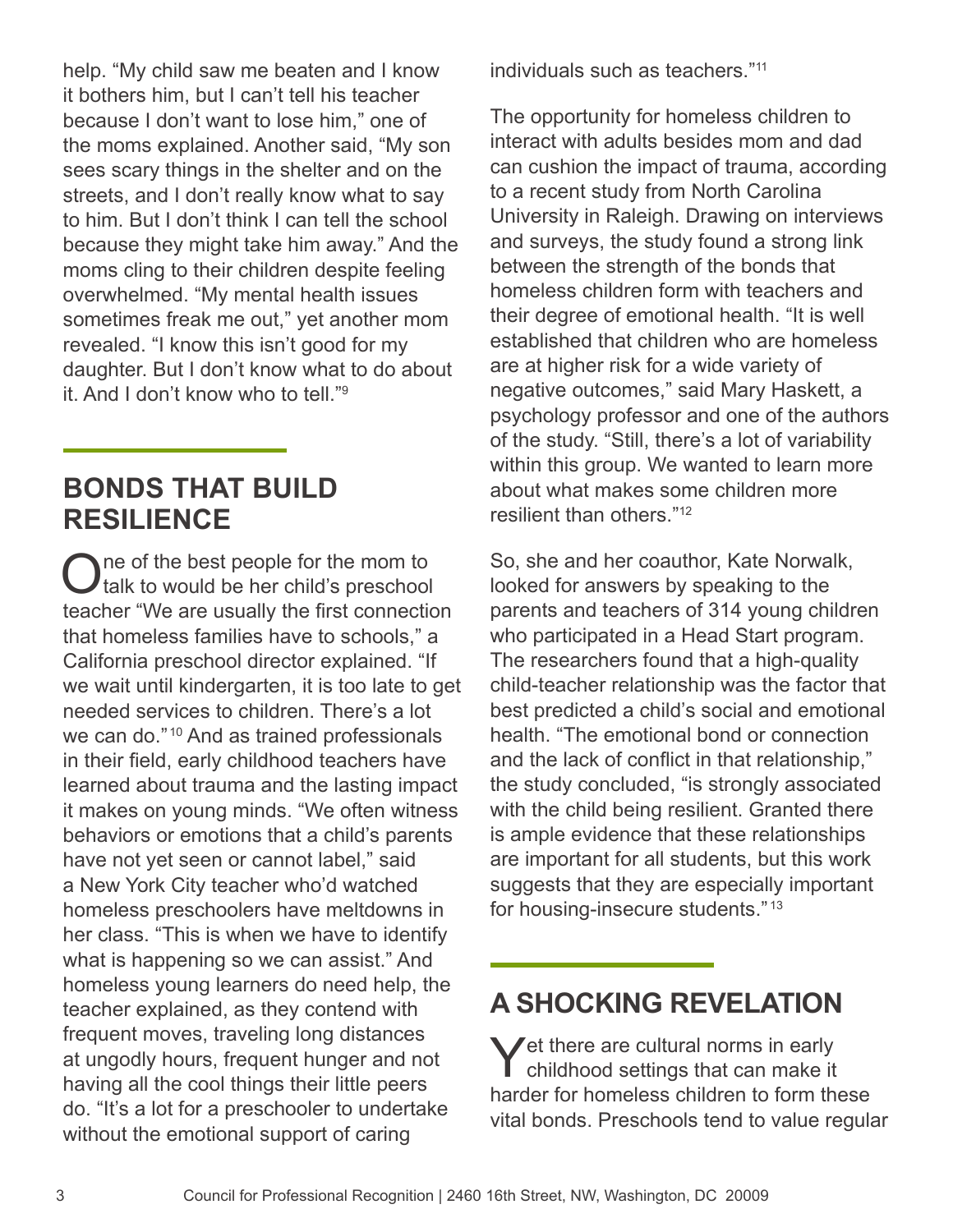**Preschools tend to value regular attendance and participation in school events, which might not always be possible for homeless families. And teachers might buy into stereotypes that portray homeless parents as lazy and brand young Black boys as "special needs" children when they don't respond well to directions.** 

attendance and participation in school events, which might not always be possible for homeless families. And teachers might buy into stereotypes that portray homeless parents as lazy and brand young Black boys as "special needs" children when they don't respond well to directions. "Everyone is labeling Black boys and the teachers keep asking me to sign the papers, but I don't think they are helping him. They just want to blame him," one Black Head Start mom complained. Another insisted, "My son ain't a bad kid. He's homeless." <sup>14</sup>

Sure, early childhood teachers hear about the trauma homeless children can carry into classrooms, but it doesn't seem completely real, as one Chicago teacher acknowledged. "It seems that some kids are witnessing abuse or they're coming from a difficult family background or they're missing a parent—good reasons why they might be

having social or behavioral trouble in the classroom. It all makes a lot of sense, but it's like another reality," she said. So, she found it "kind of shocking" when she actually wound up with homeless young children in her classroom. "You wonder why the student is acting in a difficult way until you get the background story on what's going on and you're like, 'Okay, that's why.' Then you need to figure out how you can help this student." <sup>15</sup>

That isn't easy when you're dealing with the behavior that homeless children can display. For example, take Tyrone, a 3-year-old child living in a shelter on Chicago's impoverished South Side. His family includes his fouryear-old sister, one-year-old brother and their mom. Tyrone's language and motor skills are behind those of his peers. He has dramatic crying spells and responds erratically to his mom and other adults—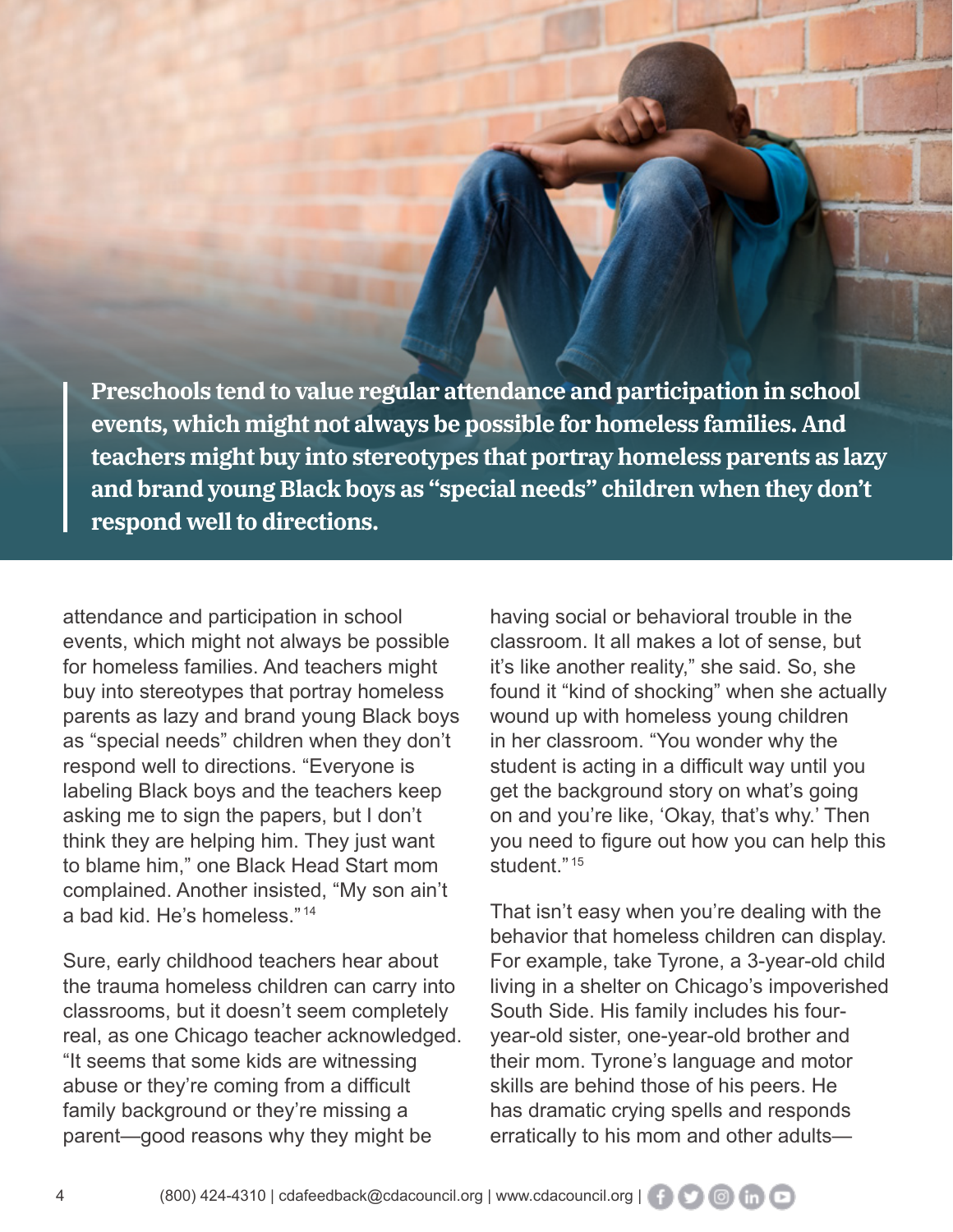all behavior that likely stemmed from the repeated incidents of domestic violence that he has witnessed. For three-year-old John, the trigger may have been eviction from his home. After moving into a shelter, he resisted change at his preschool, responded to directions by throwing himself on the floor, kicked and hit the teachers and other children in his class. 16

#### **FRESH INSIGHTS FROM THE FIELD**

 $\bigcirc$  o how can teachers gain the empathy  $\bigcup$  they need for children who constantly push the limits? One good way is by venturing into the field and visiting homeless shelters. That's what a group of college students did during a study of ECE majors that took place in a southern U.S. city. And as part of the study, the students wrote a one-

**COVID has disrupted all aspects of life and brought long-term inequities to the forefront as more people lost jobs and a firm footing in life.**

and homelessness surround us, and it takes empathy and openness to understand those who may be in crisis," a second student wrote. And yet another student came to realize that "these children don't get to choose the situation they're in. Their parents don't have total say either, though I used to think ignorantly that being homeless was a choice and wondered why the parents didn't just get a job. But all along, the problem was so much deeper than that."<sup>18</sup>

Instead, homelessness can happen to anyone, as the ECE students came to see. And that's been especially so during the current pandemic. COVID has disrupted

all aspects of life and brought longterm inequities to the forefront as more people lost jobs and a firm footing in life. Many homeless families also lack the ability to social distance. And they may not have adequate health care, which can lead to tremendous problems if a parent becomes ill. The mental

health issues that homeless children have long faced have only become worse. So now more than ever, teachers need to be trauma informed to help young homeless kids.

## 5 Council for Professional Recognition | 2460 16th Street, NW, Washington, DC 20009

page reflection on their experience in the shelters. In their responses, they described how the experience raised their level of empathy for homeless children in crisis situations.<sup>17</sup>

The trips to the shelters gave students fresh insights and increased their commitment to give homeless families the kind, patient care they need. "This trip motivated me to be even more impassioned and proactive about how I help students in crisis in my future classroom," one student explained. "Overall, the field trip provided me with an opportunity to become aware that poverty

**SELF-CARE AND SELF-REGULATION** 

Teachers who are trauma-informed strive<br>to understand the children they work with and how children communicate through their behavior. They acknowledge the different types of trauma that children might be going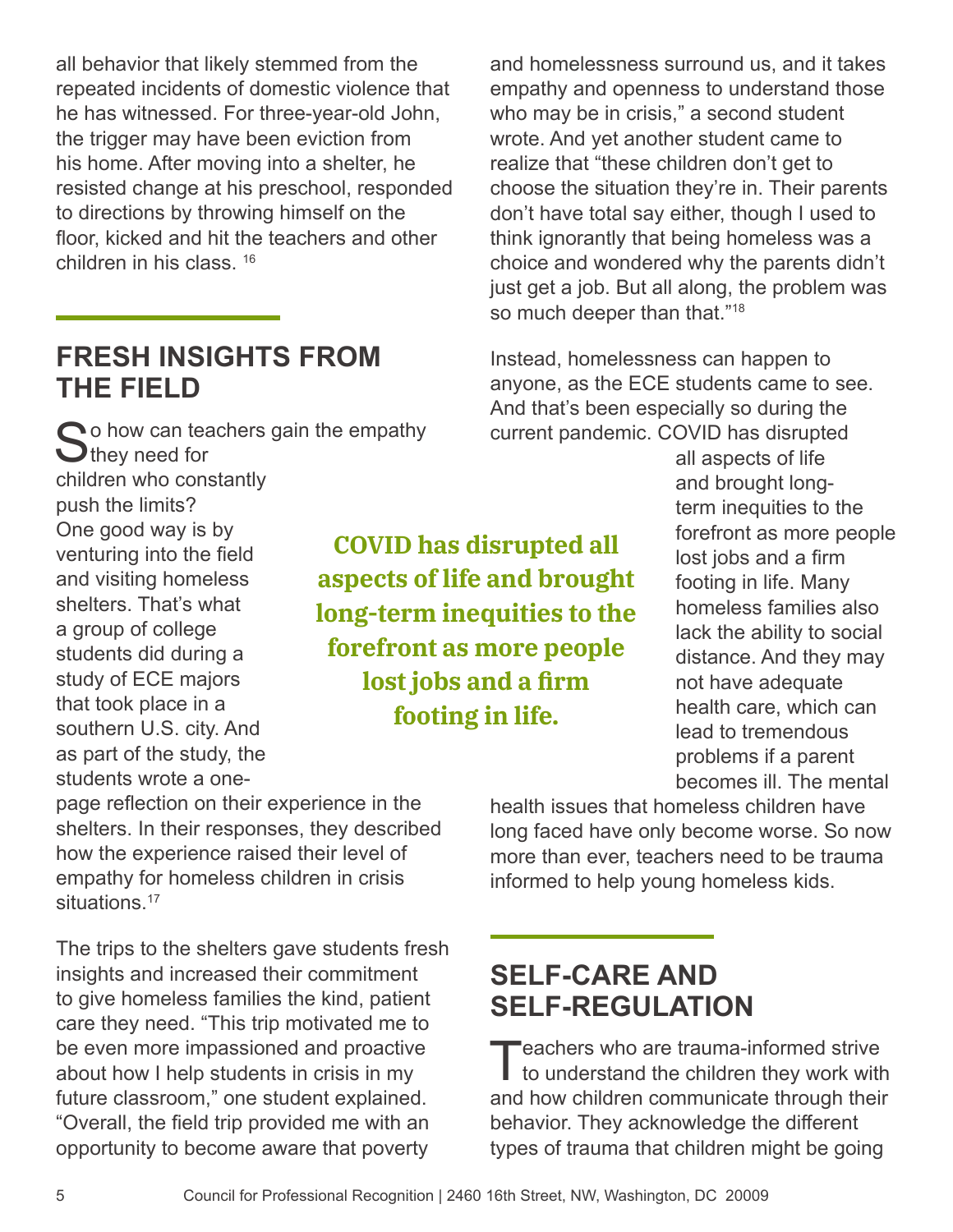through. They work hard to connect with the children and show them that adults can be caring and supportive. They engage in systematic self-care to sustain their strength to meet the extra demands of children with histories of trauma. They're committed to ongoing reflection and learning new strategies for supporting children who've been through trauma. They know how to help children avoid the extreme behaviors that traumatized homeless children can display.19 And educators who are looking for ways to help children learn self-regulation skills can get ideas from the Council for Professional Recognition:

- Play games like Simon Says in reverse. This requires children to think and not do something, which helps build selfregulation.
- Provide activities that require children to follow through. Activities such as cooking, using recipe cards or organized sports require children to follow directions.
- Read aloud books that promote selfregulation, such as *The Magic Beads* by Susan Nielson-Frenlund, *Silver Shoes* by Caroline Binch and *It's Hard to Be Five: Learning How to Work My Control Panel* by Jamie Lee Curtis, all books filled with characters who model tactics for effective self-regulation.
- Plan stress-reducing activities and exercises that will harness children's energy, attention and focus. Drawing, painting and using the sand or water table help children relax.
- Introduce relaxation techniques like yoga. The calming results of yoga make it a natural partner in teaching self-regulation. Begin with 10- to 15-minute sessions. Each exercise need only last 30 seconds to one minute. You can add more time

as children get used to the poses and develop the ability to stay focused.<sup>20</sup>

Activities like these matter as much as academic learning for homeless children, according to the director of a child care program that's associated with a shelter. "Our programs are based on socialemotional learning," she explained. "ABCs and 123s don't really matter if you can't stop punching your friend in the face. So, there are a lot of things we do to support self-regulation. We bring in a counselor once a week to run a group called 'Window on the World,' which is an arts curriculum. We discuss what it means to be a friend. encourage children to talk about their feelings and suggest words to express them. We also do parent groups, and that's really made an impact on parents who are struggling. Sometimes they haven't had strong role models, and they have had a hard run. So, we're trying to give them tools to have healthy relationships with their children."21

#### **MEETING THE MOMS**

espite stereotypes, homeless parents do have their children's best interests at heart. They also value their children's education, according to a group of ECE students in the western part of the U.S. As part of their college coursework, the students went to a homeless shelter, where they had very positive interactions with the moms. "The mothers really seemed to care about their children and love them," a student named Audra said. They also had the same hopes for their children as middle-class moms, according to Bethany, a student who assisted with a parenting class. "I thought it was great to see the relationship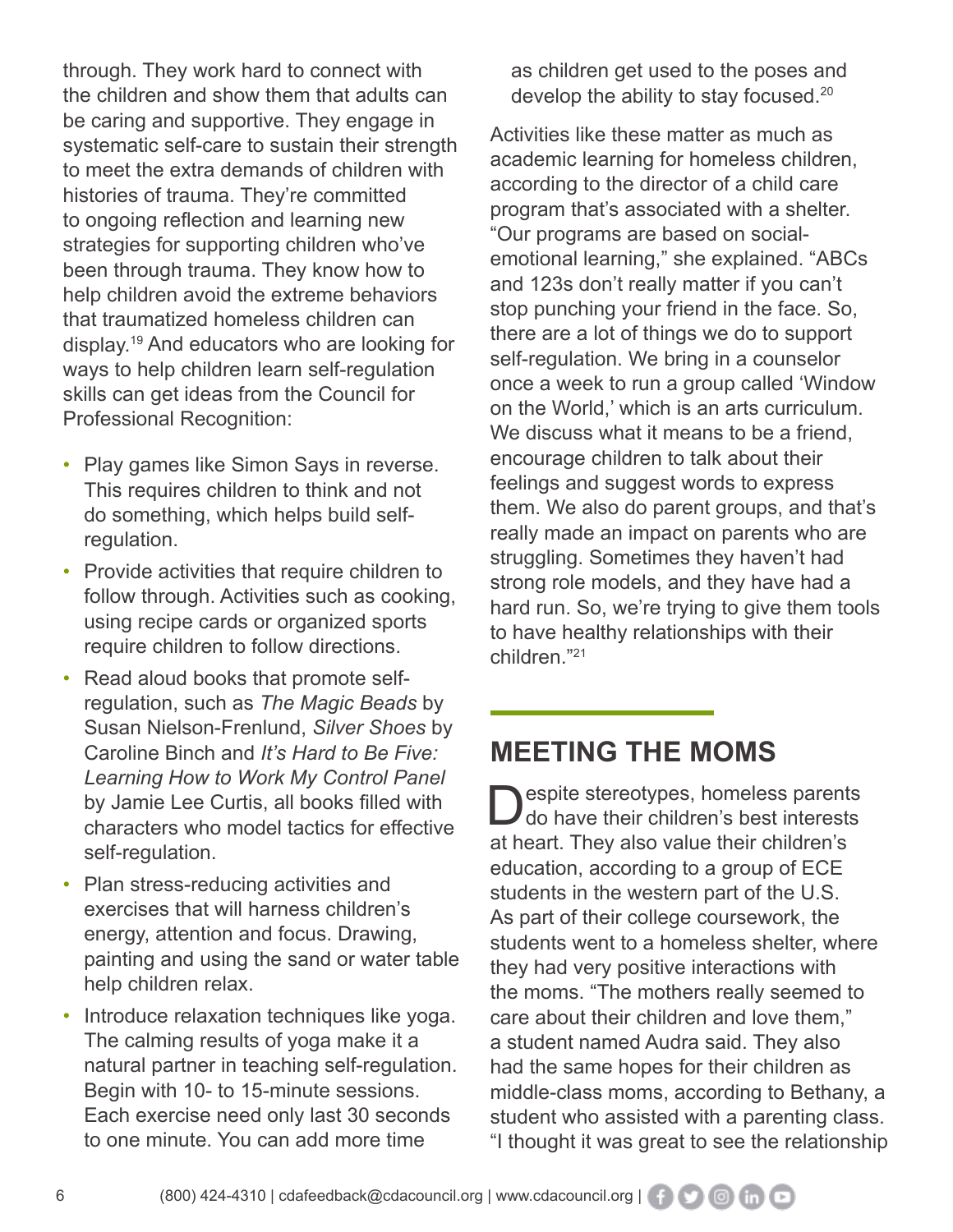that one child had with his mother and how they worked closely together. You could tell that she took pride in the abilities of her son and wants him to succeed," Bethany said. And watching the clever little boy with his mom made Bethany rethink her belief that all homeless children have developmental delays.<sup>22</sup>

Another eye-opening insight for the students was that a substantial number of homeless children attended the local public school. Yet they were invisible to teachers, as Audra realized when she was assigned to a firstgrade classroom in an urban school. She asked the first-grade teacher if there were any homeless children in the class and the teacher drew a blank. But it turned out there actually were two homeless students in the class, as the teacher told Audra after a few weeks of investigation.<sup>23</sup>

And this points to the need for teachers to know the community around them and learn more about children's lives outside of school. It also helps for ECE teachers, as we have seen, to do field work where they meet the many homeless parents and children whose lives are filled with crises. Real-life experiences like this help rising teachers gain the key insight they really need when a homeless child is acting up: The child is not giving you a hard time. They're having a hard time.<sup>24</sup>

## **HURTS AND HUGS**

When working with homeless children  **like this, early childhood teachers need** to keep their cool and look for the hidden causes of the children's behavior. That's what an educator named Tracy did when she worked with a five-year-old boy who couldn't ever seem to calm down and get engaged in the class. "We tried to talk to his mom, but she was really closed off, so we weren't getting much information from her," as Tracy recalled. Then she made a breakthrough after Alex had a really bad day, throwing things off shelves, cursing at the teachers and hitting the other kids. "I had to take some deep breaths," Tracy recalled, "as I told him that 'it is okay to feel angry, but you are not allowed to hurt other people.' Then I focused on what his behavior was saying and what he wanted from me right now. I asked Alex, 'Do you need a hug?' And he looked up, grabbed me and hugged me for five minutes. As I held him tight, I knew what he needed was this reassurance that he was cared for and safe."25

Tracy was right, as she learned when she finally convinced Alex's mom to open up. "I told her things are escalating with Alex and I don't understand what is happening," Tracy recalled. "I know you are a very private person, but I really want to help your child and I don't know what to do"—calm, caring words that finally gained the mom's trust. "She started crying," Tracy said, "and told me that while she was pregnant and during the first three years of Alex's life, there had been bad domestic violence in her home. Now she and Alex were at a shelter and safe but didn't know where they would go when their 90 days there were up."26

No wonder Alex clung to Tracy, an anchor of calm in his chaotic world. Though he was only a little boy, he had already been through lots of trauma—and he's far from unique. There are invisible homeless children like him in our midst. They live in our communities and come to our early childhood classrooms nationwide—where their plight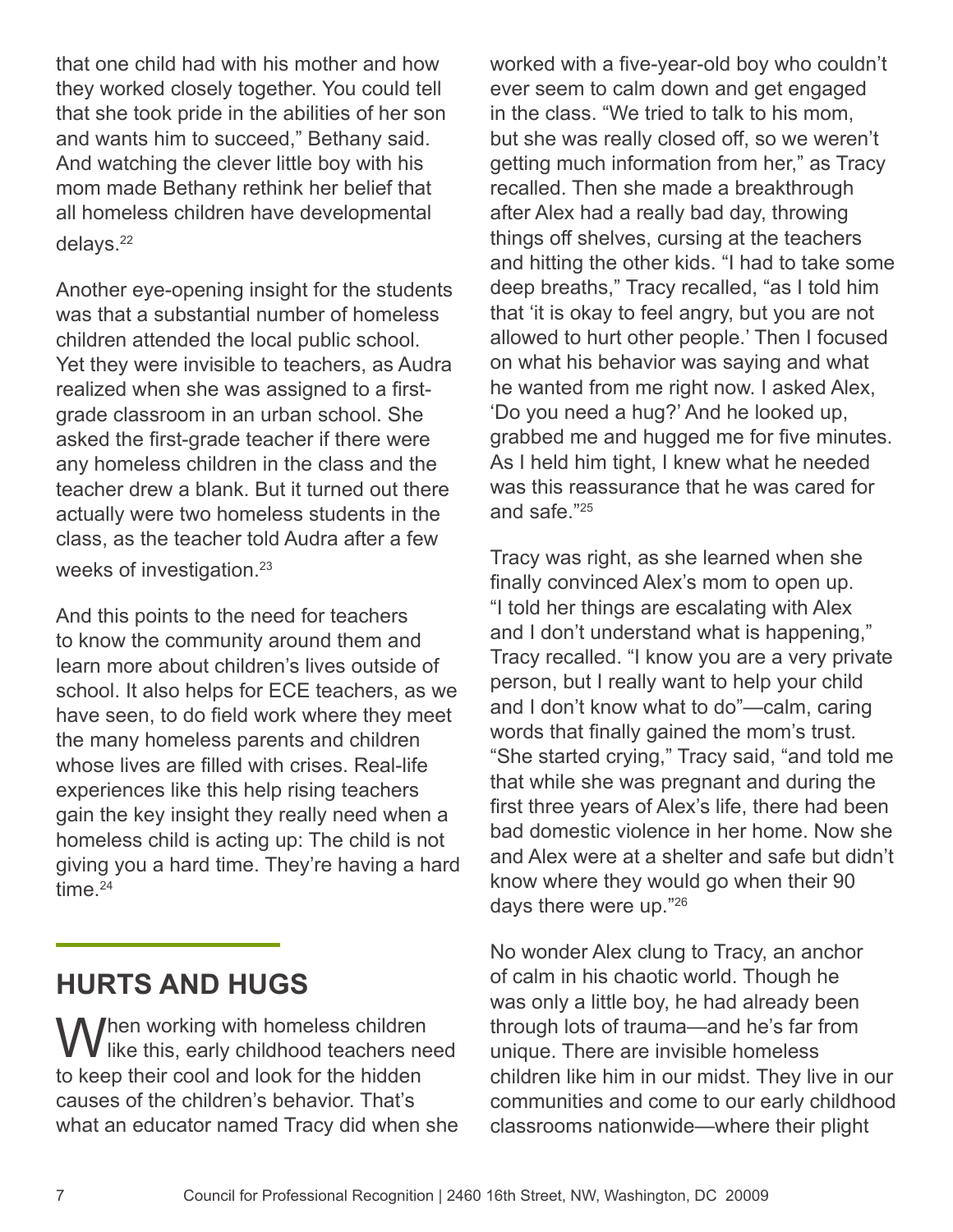often stays unseen. Yet their tears and trying behavior betray the tragedies they've been through—and should lead to concern for what's going on in their lives outside school. These children need teachers with the empathy and the insight to bring their hidden problems into plain view.

Like many others in the child care field, she knows that one of the ways for our nation to build back better is by investing in our young. So, educators must meet, mobilize—and make their voices heard.

5 Tappe, Anneken and Tami Luhby. April 26, 2020. "22 Million Americans Have Filed for Unemployment Benefits in the Last Four Weeks." CNN Business, https://www.cnn.com/2020/04/16/economy/unemployment-benefits-coronavirus/index.html.

6 Sucsy, Anna. 2021. "An Invisible Crisis: Early Childhood Homelessness —A Primer." Child Care Services Association, https:// www.childcareservices.org/wp-content/uploads/CCSA\_2021\_An\_Invisible\_Crisis\_Early\_Childhood\_Homelessness\_A\_Primer.pdf.

7 Guarino, Kathleen and Ellen Bassuk. January-March 2020. "Working with Families Experiencing Homelessness." ZERO TO THREE, https://perspectives.waimh.org/wp-content/uploads/sites/9/2017/05/5-Working-with-Families-Experiencing-Homelessness.- Understanding-Trauma-and-its-Impact.pdf.

8 Wright, Travis, Chase Ochrach, Madison Blaydes and Anna Fetter. September 2020. "Pursuing the Promise of Preschool: An Exploratory Investigation of the Perceptions of Parents Experiencing Homelessness." Early Childhood Education Journal, https://link. springer.com/article/10.1007/s10643-020-01109-6.

9 Ibid.

<sup>1</sup> Nicholson, Julie and Irenka Domínguez-Pareto. 2019. "Responsive Early Education for Young Children and Families Experiencing Homelessness." California Department of Education, https://www.cde.ca.gov/sp/cd/re/documents/earlyedhomelessness2020.pdf. 2 Ibid.

<sup>3</sup> Duffield, Barbara. January 29,2020. "Public Schools Report Over 1.5 Million Homeless Children and Youth—All Time Record." SchoolHouse Connection, https://schoolhouseconnection.org/public-schools-report-over-1-5-million-homeless-children-and-youth/.

<sup>4</sup> Passy, Jacob. February 4, 2020. "More Americans are Spending Over Half Their Income on Housing." New York Post, https:// nypost.com/2020/02/04/more-americans-are-spending-over-half-their-income-on-housing/.

<sup>10</sup> Sum, Geneva. 2018. "State of Crisis; Dismantling Student Homelessness in California." UCLA Center for the Transformation of Schools, http://transformschools.ucla.edu/stateofcrisis/key-findings-from-stakeholders-in-the-field-of-early-childhood-education-k-12 higher-education/.

<sup>11</sup> Abdella, Barbara. July 15, 2020. "A Guide for Teacher Sensitivity of the Homeless Preschooler." Bank Street Graduate School of Education, https://educate.bankstreet.edu/independent-studies/257/.